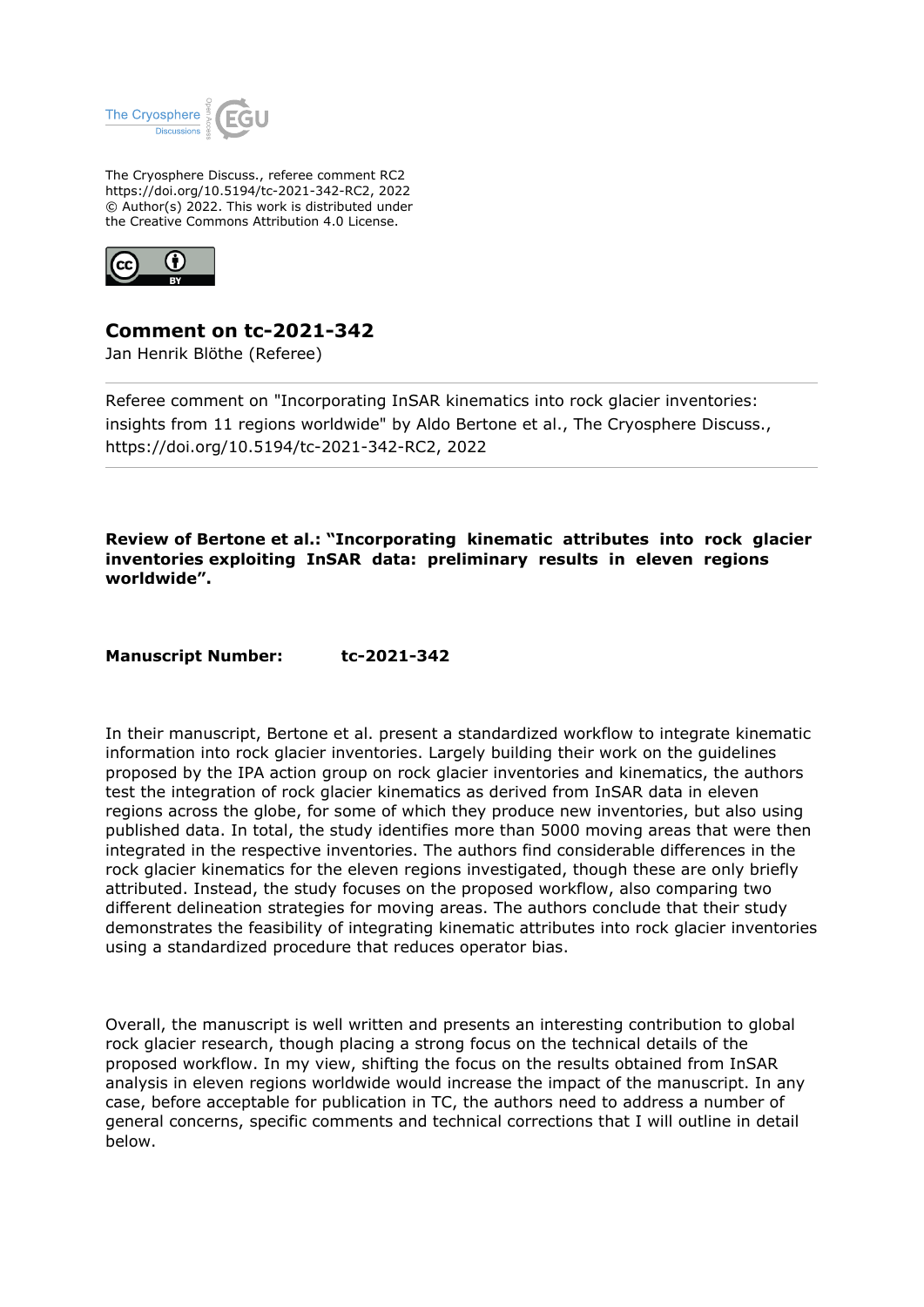Kind regards

Jan Blöthe

--

General comments:

- The authors focus their work on InSAR approaches for the derivation of kinematic attributes for rock glaciers, which is also clear from the title of their work. Still, the paper would benefit from a few additional details on other techniques that have been applied for obtaining kinematic data. This is only very briefly included in the manuscript, yet there is a huge potential to also include kinematic information from different techniques that can very well be integrated following the approach presented here (Line 440). Adding a few sentences on the potential to do so would broaden the scope of the work presented here.
- Is there a technical reason why only velocity classes are included in the inventory, instead of using mean, median, or quantile values for the "moving areas"? Pressing data into pre-defined classes certainly has some advantages, but represents a loss of information at the same time. By using very broad groups, monitoring of dynamic changes could be both, disguised on the one hand and overstated on the other, if average velocities change across class boundaries. The authors should elaborate on the reasons for using defined class boundaries in order to make the process more transparent. Furthermore, it is also not clear to me, why only one kinematic category (moving area) can be included for each rock glacier unit (L272-274)? Is this also a technical limitation of the inventory?
- Surprisingly, Figure 5 that presents the results from the semi-automated delineation of moving areas for Nordenskiöld Land shows numerous moving areas that containing one or few pixels. This seems contradictory to section 3.3, where in lines 206-207 moving area is defined as a part of the rock glacier surface that shows a uniform (spatially consistent) flow field. Lines 215-216 further explain that the signal of movement needs to cover at least 20-30 pixels. Furthermore, Figure 5 shows moving areas of few pixels that were integrated as kinematic information into the rock glacier inventory. Yet it seems some of these rock glaciers are not attaining the minimum size of 0.01 km<sup>2</sup> (Line 145). Here it would be helpful to show the outlines of mapped rock glacier units, as done in Figure 3.
- The authors have obtained kinematic information from eleven regions across the globe. While devoting a lot of discussion to the technical details, there is only a few sentences that discuss the significant differences within this data set. This is surprising, as there is huge potential to gain valuable insight into rock glacier behaviour on a global scale that remains unexploited. In connection to my general comment 2, it would be very interesting to see the full distribution of displacement velocities obtained from all regions. Figure 9 indicates sharp contrasts between the regions, but velocity classes mask very interesting details.
- A final point to consider is the error assessment of the InSAR derived velocities. The manuscript does not present much details on the errors associated with the method itself, nor with assigning moving areas to pre-defined velocity classes. In Lines 223-224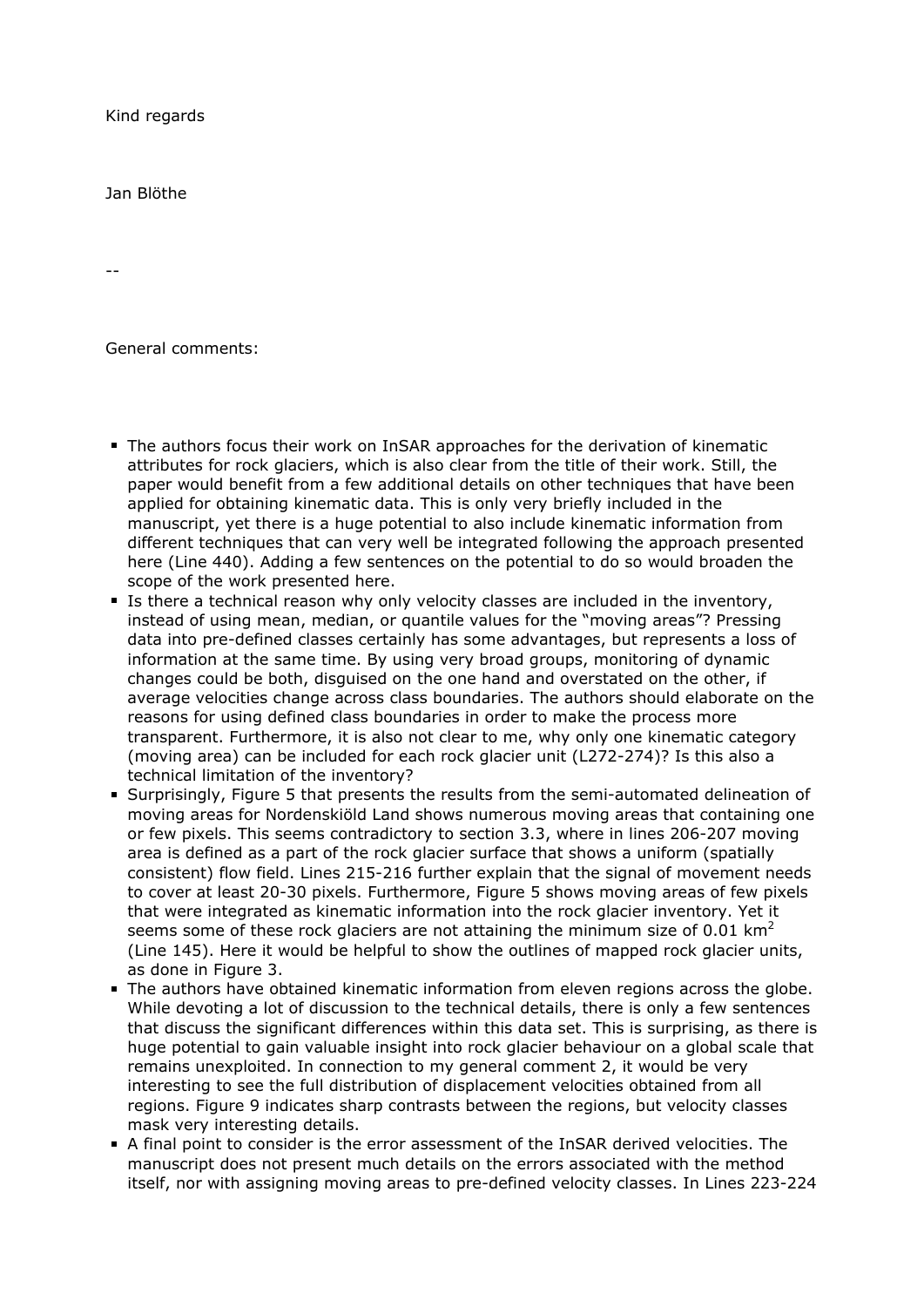it is described that the velocity classes reflect the "spatio-temporal mean movement rate". In my view, this deserves a bit more detail. Naturally, and also visible in the Fig. 3 c-e, there is significant variability in surface velocities within moving areas. How precisely is the distribution of values used to obtain the "mean movement rate"? Do you differentiate between moving areas with very narrow distributions from those with large scatter in velocities? This would be especially relevant, when the mean movement is close to class boundaries.

Specific comments:

- L1-3: In what regard are the results presented here preliminary? In L520, 531, L553 preliminary refers to the completeness of inventories, while in the Abstract (L34) preliminary seems to be referring to the InSAR data itself? In the manuscript, this should be clarified to avoid confusion. As for the title, I am unsure if the word preliminary sends the right message here?
- L24: As rock glaciers not only depend on, but contain permafrost, maybe the authors could rephrase their statement here?
- L36: Does this statement refer to the IPA action group, or to the study presented here?
- L40-42: I think this should be stated with a bit more precision. Many landforms could be "detected" based on "front, lateral margins, […]". Here, it seems the authors want to say that the landform outlines can be mapped along these features? If this is intended as a list of diagnostic criteria for the identification of rock glaciers, this should be elaborated.
- L44: might want to cite: Corte A. 1976. The hydrological significance of rock glaciers. Journal of Glaciology 17: 157 – 158.
- L52: as this is a long list already, Krainer, K. and Ribis, M. 2012. A rock glacier inventory of the Tyrolean Alps (Austria). Austrian Journal of Earth Sciences, 105, 32-47.
- L76-80: Is there a way to elaborate here, why the ESA project solely focused on the inclusion of InSAR approaches into rock glacier inventories?
- L81-83: At this point, but also throughout the manuscript (e.g. L66), it is difficult to discern what the authors did in this study and what the contribution of the IPA action group was. I think the clarity could be greatly enhanced by incorporating a sentence here that illustrates the relation between IPA action group and the author collective.
- L87-89: Not clear what the "irregularities and differences" refer to here
- L109: I am sure the authors took great care of this, but still it would be good to explain here shortly how snow-free conditions were assured.
- L162-163: Here it is not clear how moving areas are included within inventories. I suggest to shortly elaborate this here.
- L176: "[…] we present the standards of moving areas […]" is unclear. I think the authors want to express that below they will describe details on the standard procedure to identify and include moving areas?
- Figure 2: The authors might want to use boxes of similar size here. Standing in very small boxes, the reader might get the impression that e.g. InSAR and Moving area inventory are subordinate to much larger boxes. Also, the outlines are very thin and differences might be better visible, if these were thicker?
- **L266-267: Please specify "on a significant part of its surface" here.**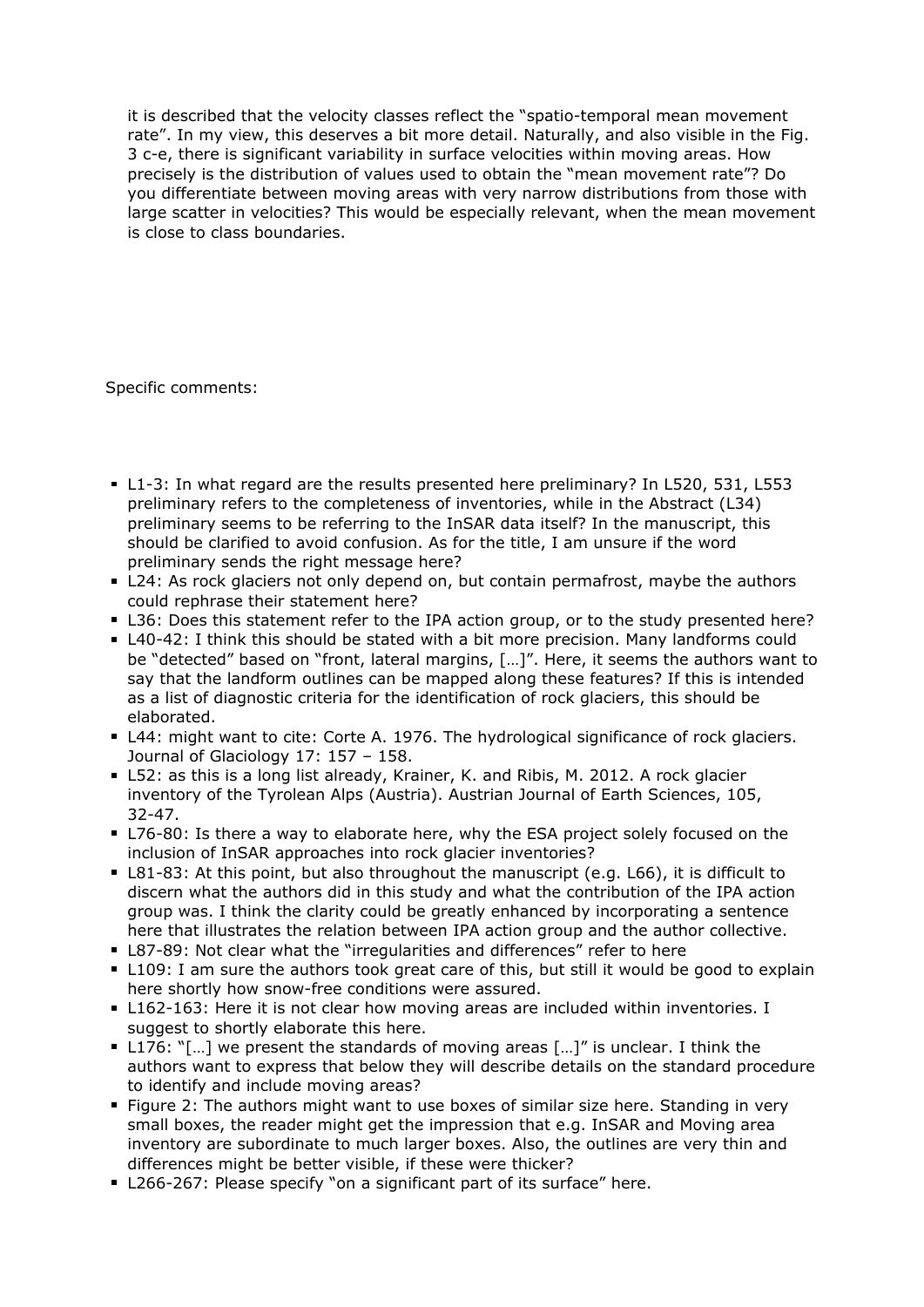- L273-275: This seems to be arbitrary. Why should an area closer to the front of the rock glacier be more representative by definition? Is there a technical reason that forecloses the inclusions of multiple moving areas? (see general comments)
- **L300-301: If there is a specific reason to use a qualitative estimation of the percentage** of moving area(s) instead of calculating this precisely, this should be explained here.
- Figure 4: for consistency, outline the mapped rock glaciers here as well, as has been done in Figure 3?
- **L337: Interesting observation that would deserve to be discussed**
- L338-340: While the observation that the number of moving areas exceeds the number of rock glaciers is little surprising, an analysis of the correlation between number of moving areas and rock glacier size would be interesting here.
- Figure 9, Tables 3 and 4: Essentially, Figure 9 a and b are showing the data provided by the Tables 3 and 4, respectively. I would suggest to move the tables to the supplementary information. If necessary, the in information from the final two columns could be added to Figure 9.
- **L394-395: State the resolution that would be necessary for the documentation here.**
- L424-426: Okay, but using velocity classes instead of precise values is a loss of information on the other hand. I think the authors should discuss the downsides of using velocity classes here as well.
- L440: I think the manuscript would benefit from a more detailed appreciation of alternative techniques that would be suited to derive kinematic information that could be included in a rock glacier inventory.

Technical corrections:

- L25: hydrology and climate changes reasons? Maybe "hydrological and climate change assessment"?
- L33: These "slope movements" are termed "moving areas" in most of the remaining manuscript. To avoid confusion, I'd like to suggest to stick to either one of these terms.
- L34: This should be analysis (or analyses), also throughout the manuscript (e.g. Lines 59, 88, …)
- L34-36: Complicated sentence, rephrase.
- L43: This should be: "can be important for..."
- **L57: Maybe: "were produced after the year 2000"**
- L73: Not clear: "were developed in literature"
- L81-83: Rephrase, maybe: "[...] and test the inclusion of kinematic information in rock glacier inventories (RoGI) in an international cooperation effort […].?
- L161 and 166: This should be: "consists of"
- L162: This should be: "moving areas are"
- L181-182: Maybe: "that includes kinematic information"?
- L178: This should be: "to a rock glacier unit", right?
- L221: This should be "In accordance with recent studies [...]" or "Following recent studies […]
- L300-301: The use of the terms rock glacier unit and rock glacier is confusing here. Is the percentage estimated with respect to the area of the rock glacier unit or rock glacier system here?
- Tables 3 and 4: Total extent instead of extension?